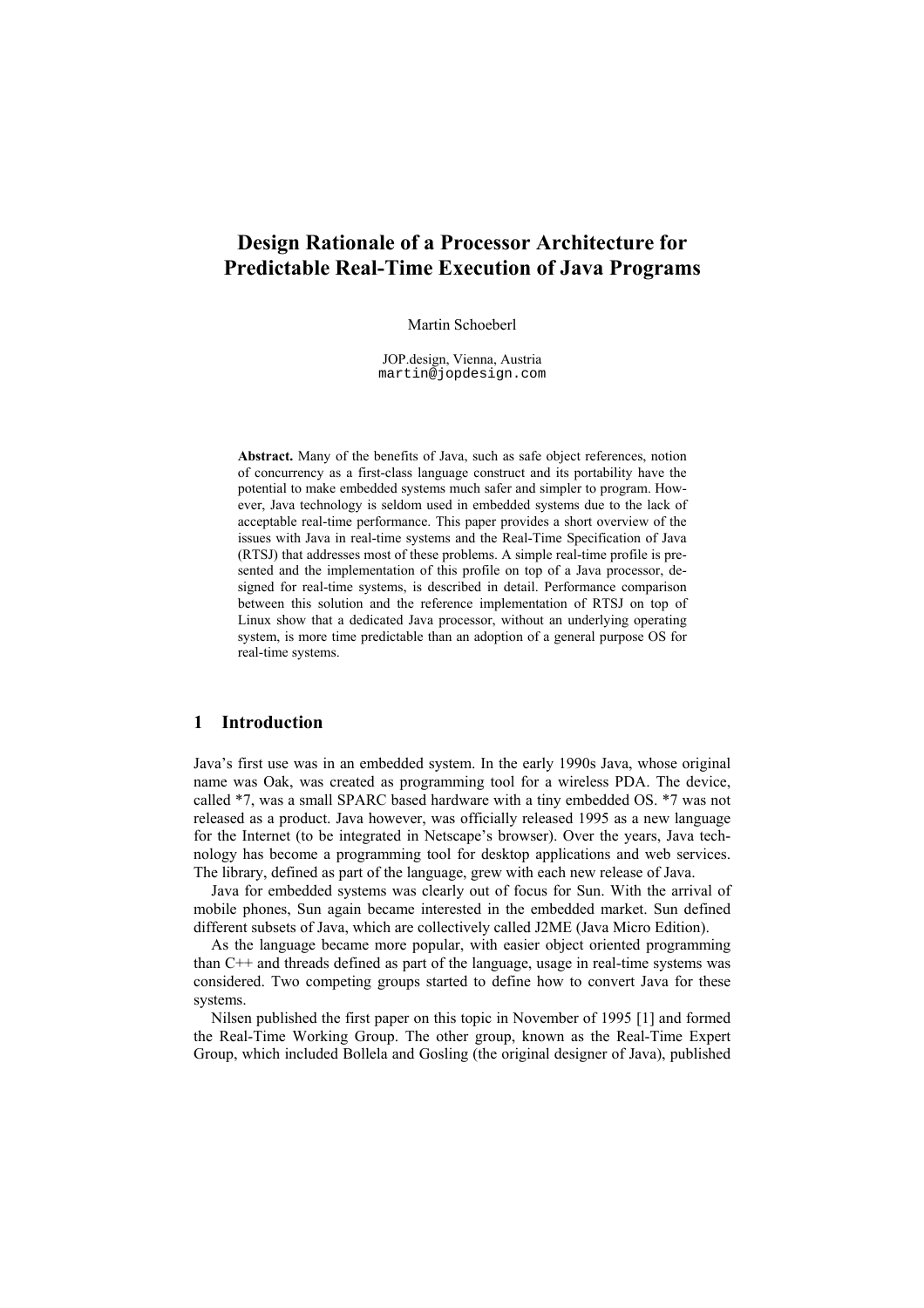the Real-Time Specification for Java (RTSJ) [2]. RTSJ was the first specification request under Sun's Java Community Process and received a great deal of attention from academic and industrial researchers.

Real-time Java presents different challenges for the Java Virtual Machine (JVM). Just-In-Time compilation is usually avoided and interpreting bytecodes leads to a slow execution model. Running a JVM on top of a Real Time Operating System (RTOS) adds extra overhead. JOP (Java Optimized Processor) [3] is the presented solution in hardware to build a solid basis for a real-time aware JVM. Tight interaction between the processor design and the design of the real-time language extensions can result in a performant and Worst Case Execution Time (WCET) analyzable realtime system.

This paper is organized as follows: Section 2 and Section 3 describe issues with the definition of Java to support real-time systems, followed by an overview of the Real-Time Specification for Java. Section 4 proposes a simple profile for real-time Java. Section 5 provides an overview of JOP, a Java processor for real-time systems. Design decisions and implementation details for a real-time enabled JVM are described in Section 6. This implementation is compared with the reference implementation of the RTSJ in Section 7. Section 8 is the Conclusion. In this paper, the words task and thread are interchangeable. Task is used when the context is more general and thread for Java specific aspects.

#### $\overline{2}$ **Java for Real-Time Systems**

Although Java has language features that simplify concurrent programming the definition of these features is too vague for real-time systems. In the following section, some problematic aspects of Java for embedded real-time systems are described.

**Threads and Synchronization:** Java, as described in [4], defines a very loose behavfor of threads and scheduling. For example, the specification allows even low priority threads to preempt high priority threads. This prevents threads from starvation in general purpose applications, but is not acceptable in real-time programming. Even an implementation without preemption is allowed. Wakeup of a single thread with notify() is not exactly defined: The choice is arbitrary and occurs at the discretion of the *implementation*. It is not mandatory for a JVM to deal with the priority inversion problem.

Garbage Collector: Garbage collection greatly simplifies programming and helps to avoid classic programming errors (e.g. memory leaks). Although real-time garbage collectors evolve, they are usually avoided in hard real-time systems. A more conservative approach to memory allocation is necessary.

WCET on Interfaces (OOP): Method overriding and Interfaces, the simplified concept of multiple inheritance in Java, are the key concepts in Java to support object oriented programming. Like function pointers in C, the dynamic selection of the actual function at runtime complicates WCET analysis. Implementation of interface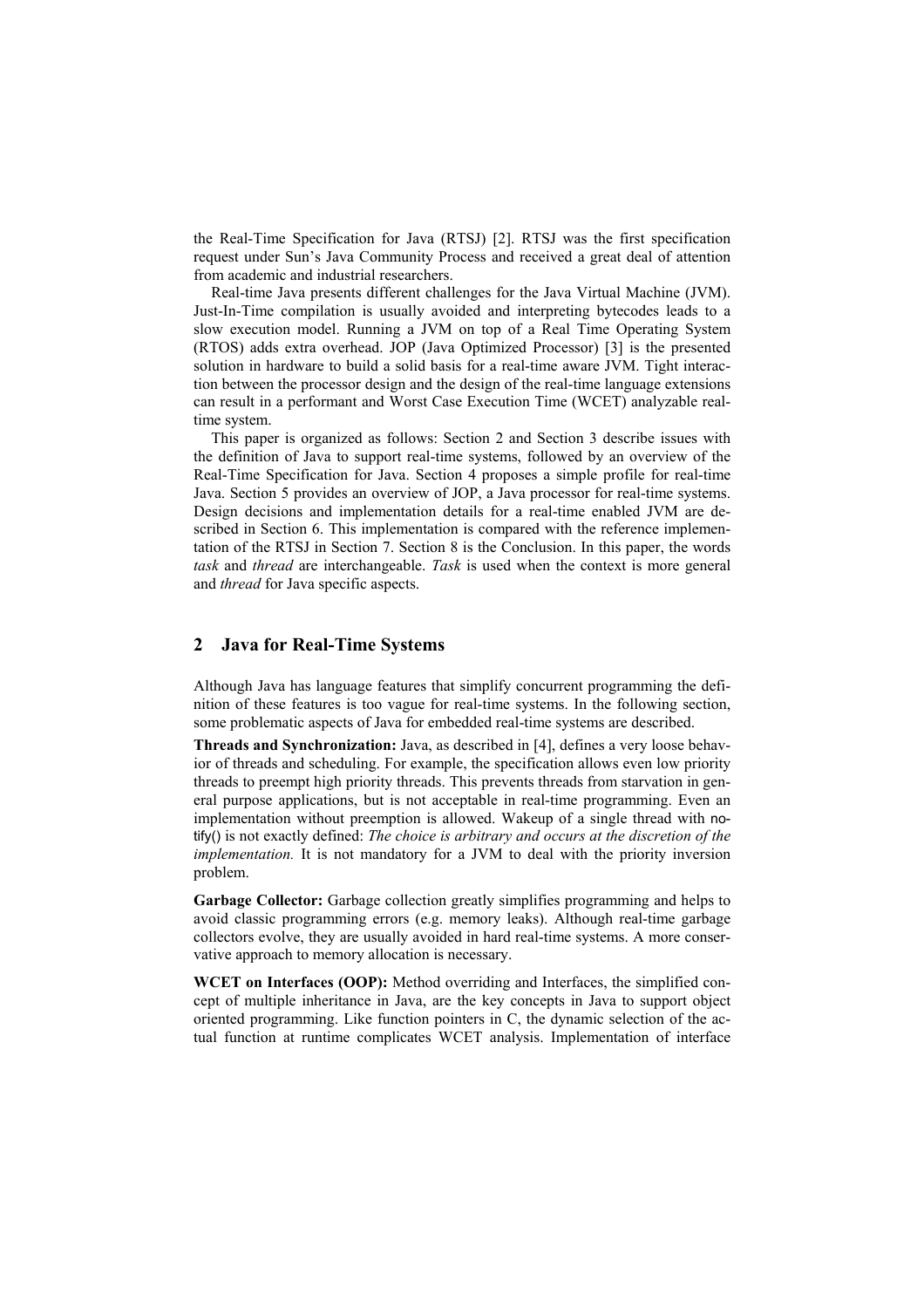look up usually requires a search of the class hierarchy at runtime or very large dispatch tables.

Dynamic Class Loading: Dynamic class loading requires resolution and verification of classes. A function that is usually too complex (and consumes too much memory) for embedded devices. Upper bound of execution time for this function is almost impossible to predict (or too large).

**Standard Library:** For a Java conformant implementation, the full library (JDK) has to be part of it. The JAR files for this library constitute about 15 MB (in JDK 1.3, without native libraries), which is far too large for many embedded systems. Since Java was designed to be a safe language with a safe execution environment, no classes are defined for low-level access of hardware features. The standard library was not defined and coded with real-time applications in mind.

Execution Model: The first execution model for the JVM was an interpreter. The interpreter is now enhanced with Just-In-Time (JIT) compilation. Interpreting Java bytecodes is too slow and JIT compilation is not applicable in real-time systems. The time for the compilation process had to be included in the WCET, resulting in impracticable values.

Implementation Issues: The problems mentioned in this section are not absolute problems for real-time systems. However, they result in a slower execution model with a more pessimistic WCET.

According to [5] the static initializers of a class C are executed immediately before one of the following occurs: (a) an instance of C is created; (b) a static method of C is invoked or (c) a static field of C is used or assigned. Fig. 1 shows an example of this problem:

```
public class Problem {
```

```
private static Abc a:
     public static int cnt; // implizit set 0
     static {<br>// do some class initializaion
           a = new Abc(); //even this is ok.
     ι
     public Problem() {
           ++cnt:ι
)/ anywhere in some other class, without any<br>// instance of Problem this can lead to<br>// the execution of the initializer
     int nrofProblems = Problem.cnt;
```
Fig. 1. Class initialization can occur very late

It follows that bytecodes *getstatic*, *putstatic*, *invokestatic* and *new*, can lead to class initialization and possible high WCET values. In the implementation of a JVM, it is necessary to check every execution of these bytecodes if the class is already initialized. This leads to a performance loss and is violated in some existing implementa-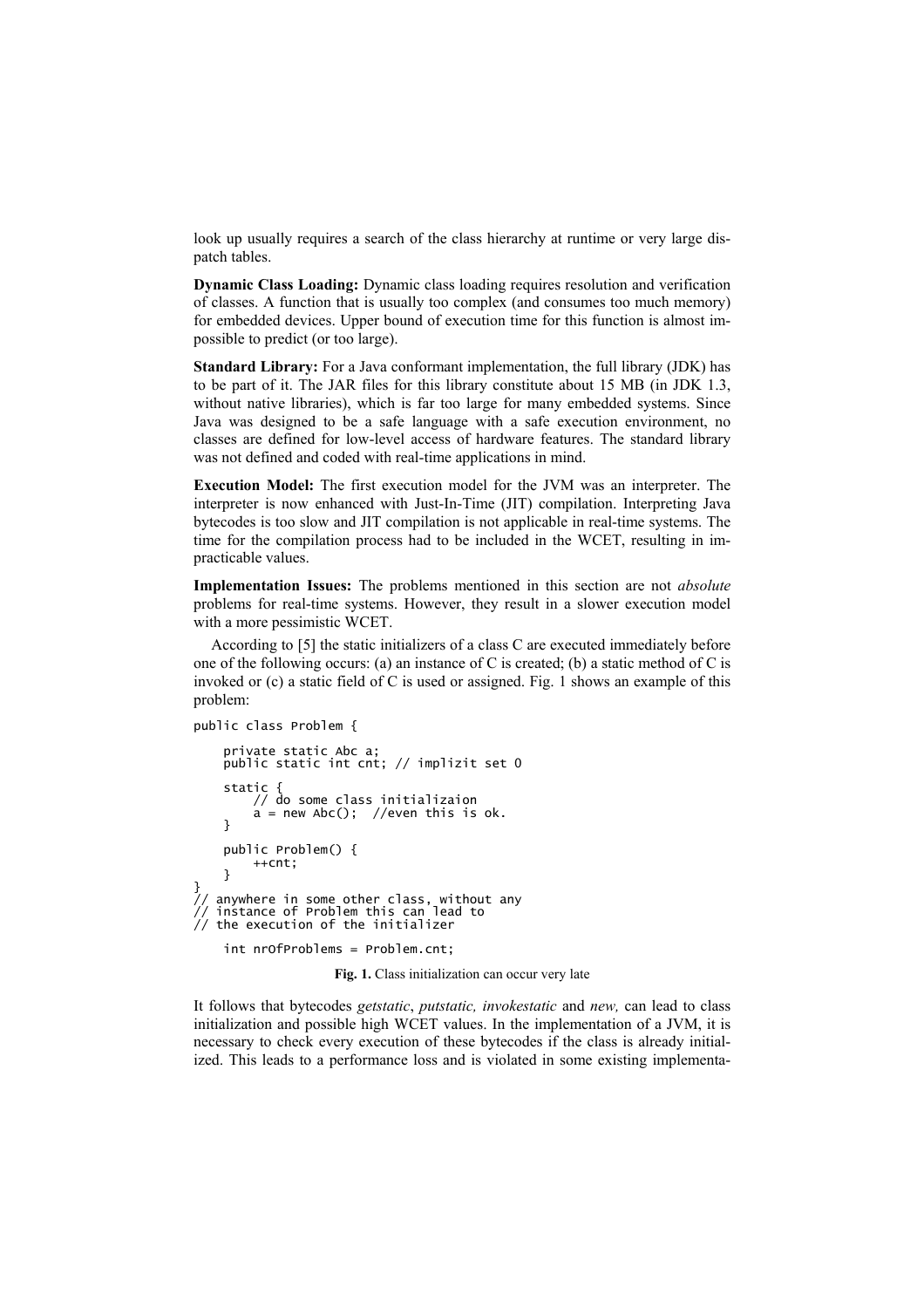tions of the JVM. For example in CACAO [6] the static initializer is called at compilation time.

Synchronization is possible with methods and on code blocks. Each object has a monitor associated with it and there are two different ways to gain and release ownership of a monitor. Bytecodes *monitorenter* and *monitorexit* explicitly handle synchronization. Otherwise, synchronized methods are marked in the class file with access flags to be synchronized. This means that all bytecodes for method invocation and return must check this access flag. This results in an unnecessary overhead on methods without synchronization. A better way would be to encapsulate the bytecode of synchronized methods with bytecodes *monitorenter* and *monitorexit*. This solution is used in Suns picoJava-II [7]. The code is manipulated in the class loader. The two different ways to express synchronization, in the bytecode stream and as access flags, are inconsistent

#### $\overline{3}$ **Real-Time Specification for Java**

To overcome some of the issues mentioned, the Real-Time Specification for Java (RTSJ) was created under the Sun Community Process. RTSJ defines a new API with support from the JVM [2]. The following guiding principles led to the definition:

- No restriction of the Java runtime environment.
- Backward compatibility for non-real-time Java programs.
- No syntactic extension to the Java language or new keywords.
- Predictable execution.
- Current practice and allow future implementations to add advanced features.

A Reference Implementation (RI) of RTSJ forms part of the specification [9]. RTSJ shall be backward compatible with existing non-real-time Java programs, which implies that RTSJ is intended to run on top of J2SE (and not on J2ME).

### 3.1 Threads and Scheduling

The behavior of the scheduler is clearer defined as in standard Java. A priority-based, preemptive scheduler with at least 28 real-time priorities is defined as base scheduler. Additional levels (ten) for the traditional Java threads need to be available. Threads with the same priority are queued in FIFO order.

The RTSJ introduces the concept of schedulable objects. Any instances of classes that implement the interface Schedulable, such as RealtimeThread, NoHeapRealtime-Thread, and AsyncEventHandler, are managed by the scheduler. NoHeapRealtime-Thread has, and AsyncEventHandler can have a higher priority than that of the garbage collector. As the available release-parameters indicate, threads are either periodic or asynchronous events.

The implementation of synchronized has to include an algorithm to prevent priority inversion. Priority inheritance protocol is the default and priority ceiling emulation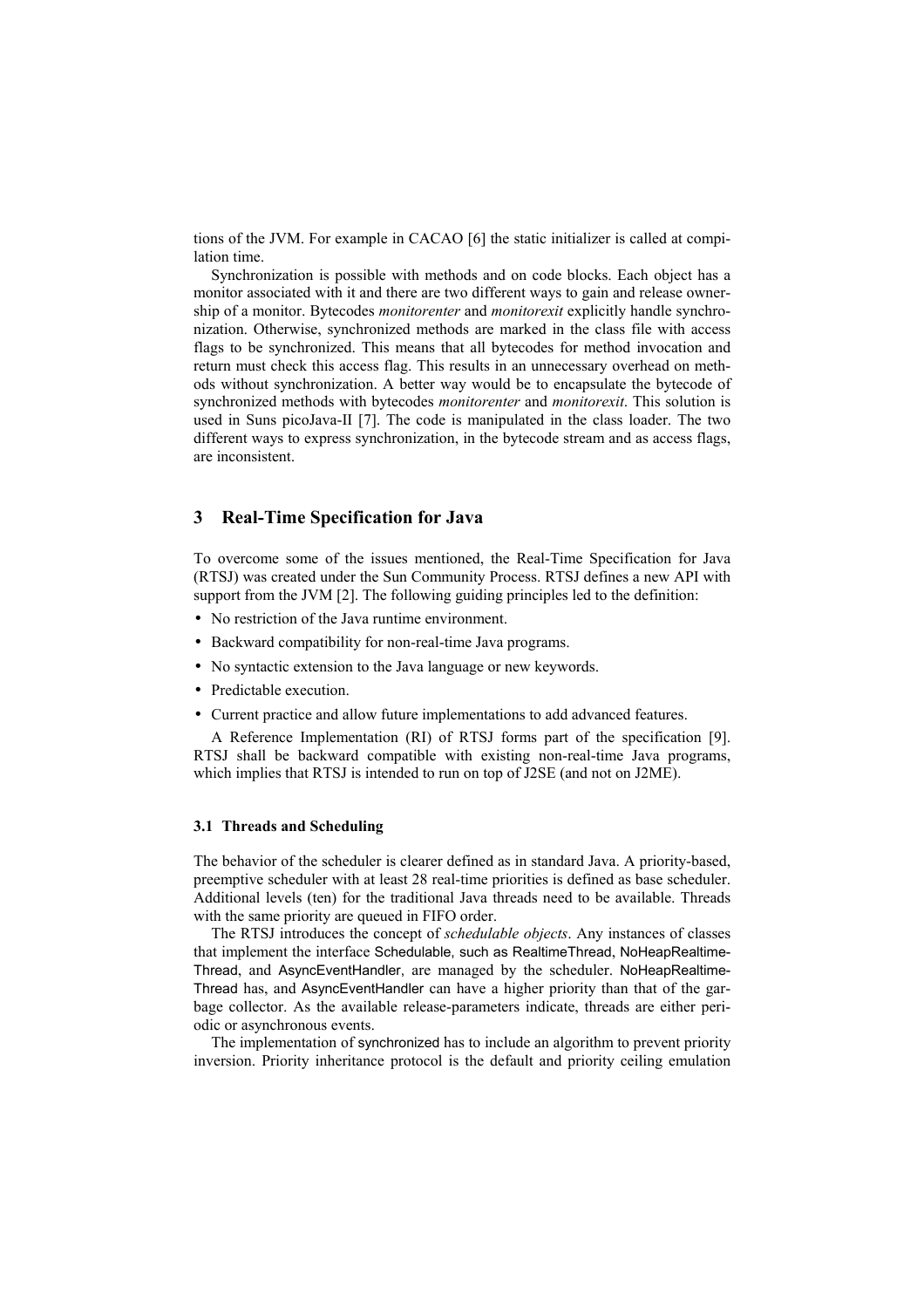can be used on request. Threads waiting to enter a synchronized block are priority ordered and FIFO ordered within priority. Wait free queues are provided for communication between instances of java.lang. Thread and Realtime Thread.

# 3.2 Memory

As garbage collection is problematic in real-time applications, RTSJ defines additional memory areas:

Scoped memory is a memory area with bound lifetime similar to stack based memory. When a scope is entered (with a new thread or through enter()), all new objects are allocated in this memory area. Scoped memory areas can be nested and shared among threads. On exit of the last thread from a scope, all finalizers of the allocated objects are invoked and the memory area is freed.

Physical memory is used to control allocation in memories with different access time.

Raw memory allows byte-level access to physical memory or memory-mapped I/O.

Immortal memory is a memory shared between all threads without a garbage collector. All objects created in this memory area have the same live time as the application (a new definition of *immortal*).

# 3.3 Time and Timers

Classes to represent relative and absolute time with nanosecond accuracy are defined. All time parameters are split to a long for milliseconds and an int for nanoseconds within those milliseconds. A new type, rationale time, can be used to describe periods with a requested resolution over a longer period (i.e. allowing release jitter between the points of the *outer* period). Timer classes can generate time-triggered events (one shot and periodic).

# 3.4 Asynchrony

Program logic representing external world events is scheduled and dispatched by the scheduler. An AsyncEvent object represents an external event (such as a POSIX signal or a hardware interrupt) or an internal event (through call of fire()). Event handlers are associated to these events and can be bound to a regular real-time thread or represent something *similar* to a thread. The relationship between events and handlers can be many-to-many. Release of handlers can be restricted to a minimum interarrival time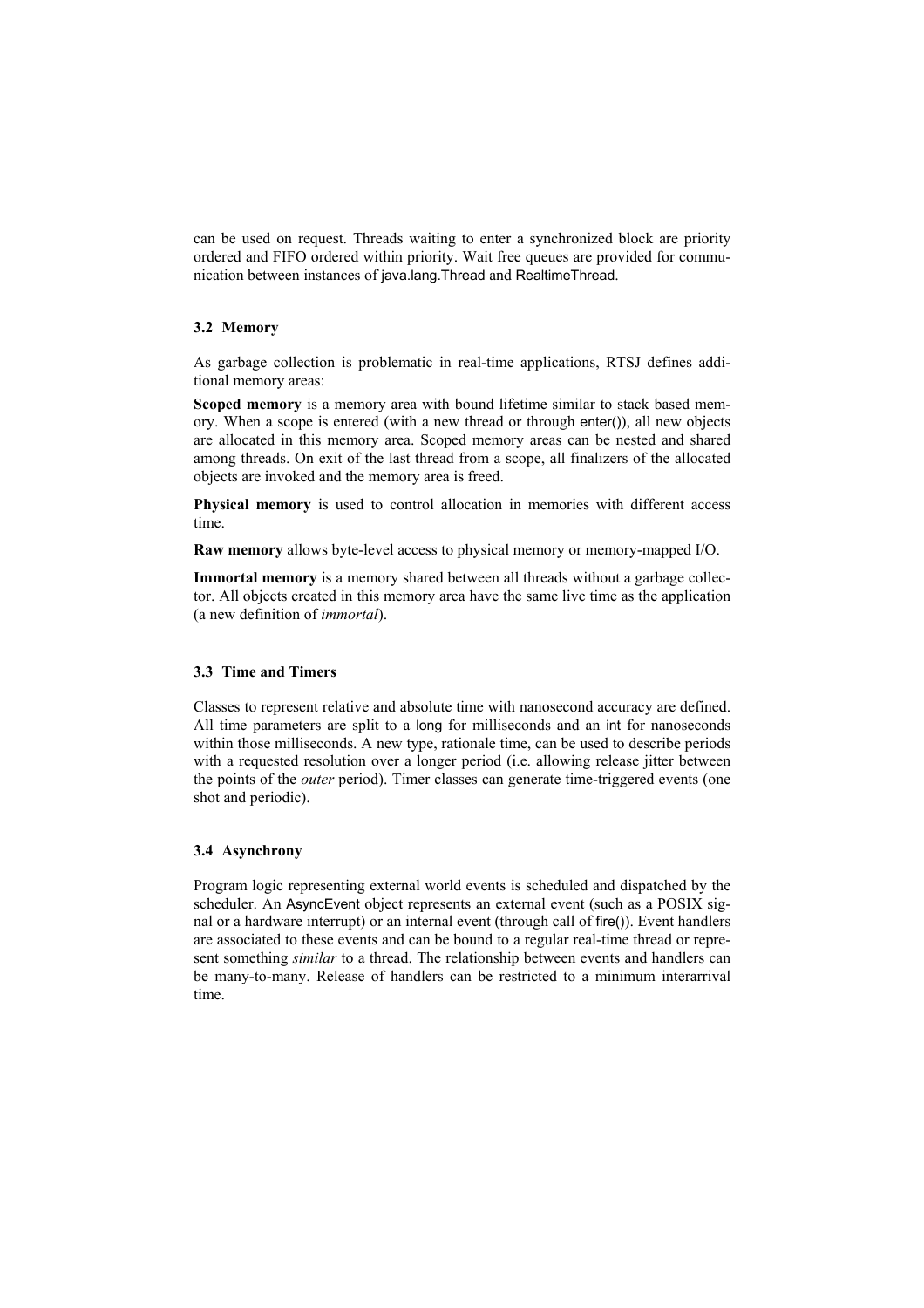#### A Profile for Real-Time Java  $\overline{4}$

The RTSJ is a complex specification and provides features not necessary, or even contradictory to high-integrity real-time systems [10]. To evaluate JOP as a real-time processor, a simple specification, not compatible with the RTSJ, is proposed. It is possible, and has been done, to implement a subset of the RTSJ, such as Ravenscar-Java [11], on top of this specification. The guidelines of this specification are:

- High-integrity profile.
- Easy syntax, simplicity.
- Easy to implement.
- Low runtime overhead.
- No syntactic extension of Java.
- Minimum change of Java semantics.
- Support for time measurement if WCET analysis tools are not available.
- Known overhead (Documentation of runtime behavior and memory requirement of every JVM operation and all provided methods).

### **4.1 Application Structure**

The application is divided in an *initialization* and a *mission* phase. All non timecritical operations, such as creation of the real-time threads and allocation of objects in the heap are performed during the initialization phase. In the mission phase, entered by calling startMission(), all real-time threads are scheduled to perform the timecritical operations.

For a simpler and faster scheduler, the number of threads has to be fixed at one point of the execution. During the transition to the mission phase, all dynamic data structures of the threads are moved to a fixed, priority ordered list for the scheduler. The following restrictions apply to the application:

- Initialization and mission phase.
- Fixed number of threads.
- Threads are created at initialization phase.
- All shared objects are allocated at initialization.
- No garbage collection. The heap is implicit *immortal* memory.

# **4.2 Real-Time Threads**

Threads and events are defined as schedulable objects similar to the RTSJ:

RtThread represents a periodic task. As usual, task work is coded in run() which gets called on missionStart(). A scoped memory object can be attached to an RtThread at creation. The thread is blocked with waitForNextPeriod() till the next period.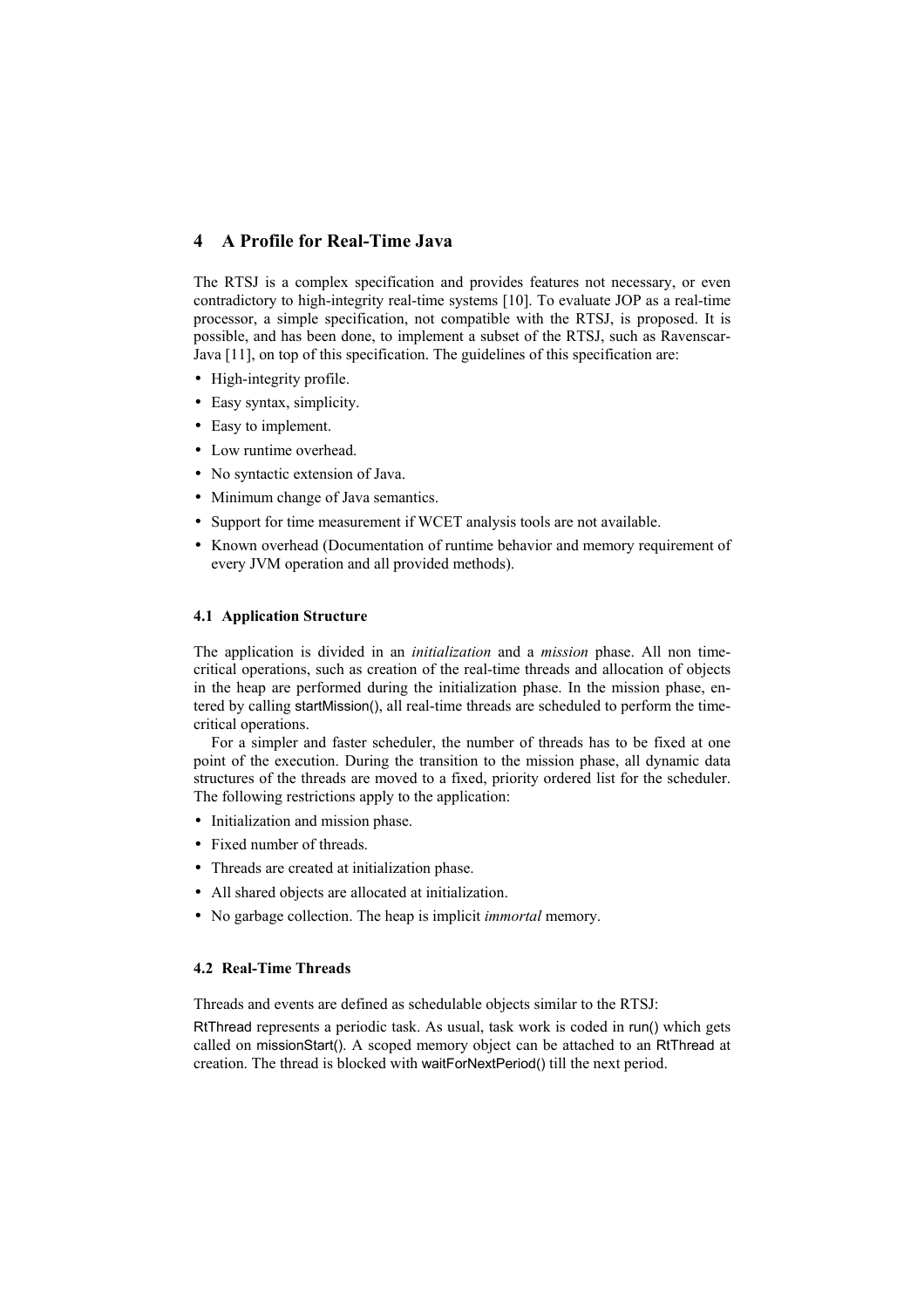HwEvent represents an interrupt with a minimum interarrival time. If the hardware generates more interrupts, they are delayed or lost.

SwEvent represents a software-generated event. It is triggered by fire() and needs to override handle().

A Memory object represents scoped memory and can be used with enterMemory() and exitMemory() when dynamic memory is needed in the mission phase. Scoped memory is allocated in the initialization phase, attached to a schedulable object at creation and cannot be shared between these objects. Fig. 2 shows the definition of the basic classes. The time values for period, offset and minTime are in microseconds.

```
package joprt;
```

```
public class RtThread {
```

```
public RtThread(int priority, int period)<br>public RtThread(int priority, int period, int offset)<br>public RtThread(int priority, int period, Memory mem)<br>public RtThread(int priority, int period, int offset, Memory mem
      public void enterMemory()
      public void exitMemory()
      public void run()
      public boolean waitForNextPeriod()
      public static void startMission()
ŀ
public class HwEvent extends RtThread {
     public HwEvent(int priority, int minTime, int number)<br>public HwEvent(int priority, int minTime, Memory mem, int number)
      public void handle()
ι
public class SwEvent extends RtThread {
      public SwEvent(int priority, int minTime)<br>public SwEvent(int priority, int minTime, Memory mem)
      public final void fire()
      public void handle()
ł
```
Fig. 2. Schedulable objects

### 4.3 Scheduling

Threads and Events are scheduled with fixed priority. No real-time thread or event is scheduled during the initialization phase. Threads with the same priority receive an implicit priority order by their creation. To avoid confusion and since the number of priority levels is not restricted, every real-time thread should get a unique priority assigned.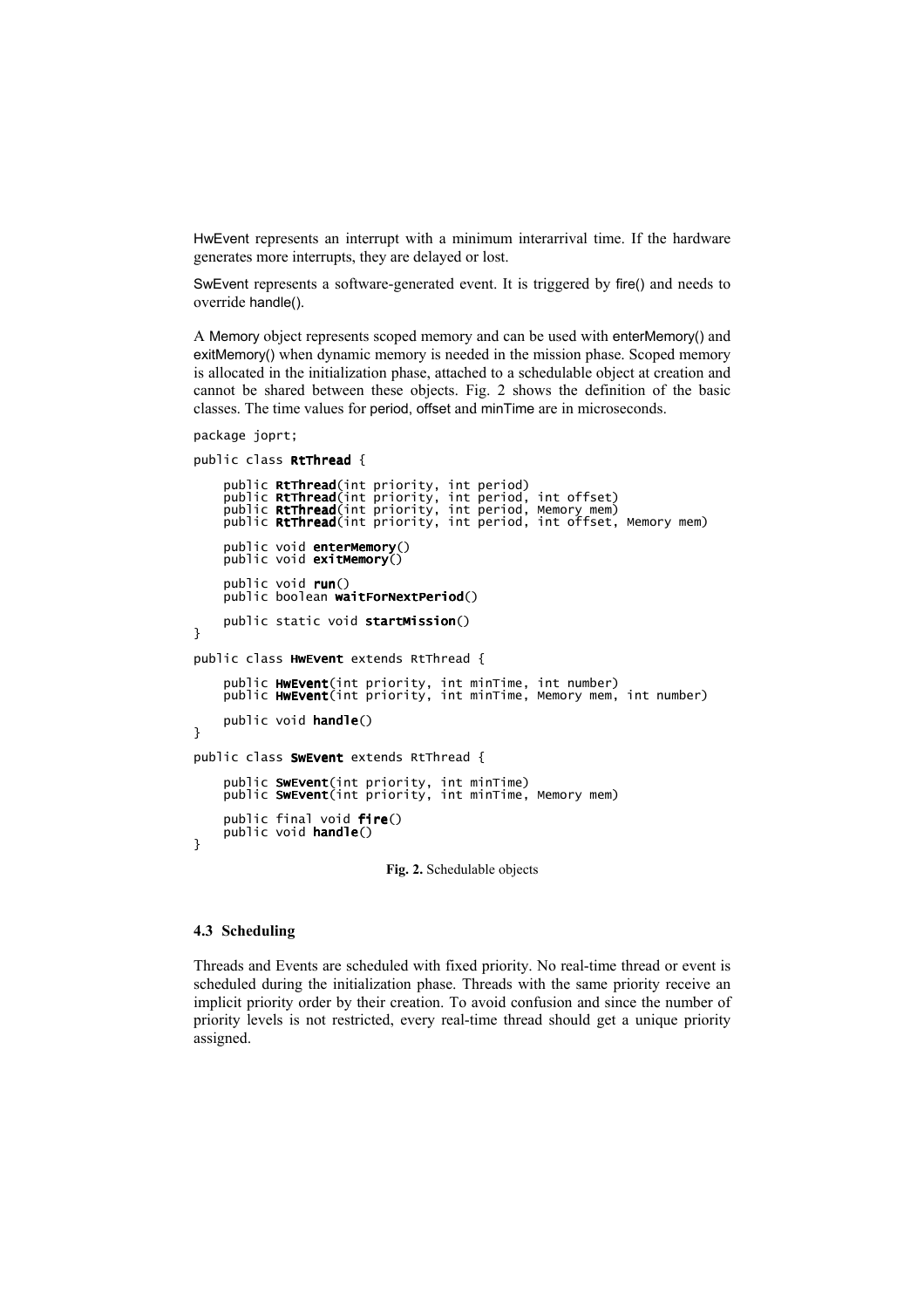Synchronized blocks are executed with priority ceiling emulation protocol. With objects for which the priority is not set, a top priority is assumed. This avoids priority inversions on objects that are not accessible from the application (e.g. objects inside a library).

# 4.4 Restriction of Java

Some restrictions of language features for WCET analyzable real-time threads and bound memory usage are listed below:

WCET: Only analyzable language constructs are allowed (i.e. no unbound loops or recursions).

Static class initialization: This code has to be moved to a static method (e.g. init()) and called in the initialization phase.

String concatenation: In immortal memory scope only String concatenation with string literals is allowed.

Finalization: finalize() has a weak definition in Java. Because real-time systems run forever, objects in the heap, that is implicit *immortal* memory in this specification, will never be finalized. Objects in scoped memory are released on exitMemory(). However, finalizations on these objects complicate WCET analysis of exitMemory().

Dynamic Class Loading: Due to the implementation and WCET analysis complexity dynamic class loading is avoided.

A program analysis tool can help to enforce these restrictions.

#### **Overview of JOP**  $\overline{5}$

JOP (Java Optimized Processor) [3] is the implementation of the JVM in hardware. JOP is intended for applications in embedded real-time systems and the primary implementation technology is in a Field Programmable Gate Array (FPGA), which results in the following design constraints:

- Every aspect of the architecture has to be time predictable for WCET (Worst Case Execution Time) analysis and predictable execution of real-time tasks.
- Low worst-case execution time is favored over average execution speed.
- The processor has to be small enough to fit in a low cost FPGA device to compete with traditional microcontrollers.

JOP is a full-pipelined architecture with single cycle execution of microcode instructions and a novel approach to map Java bytecode to these microcode instructions.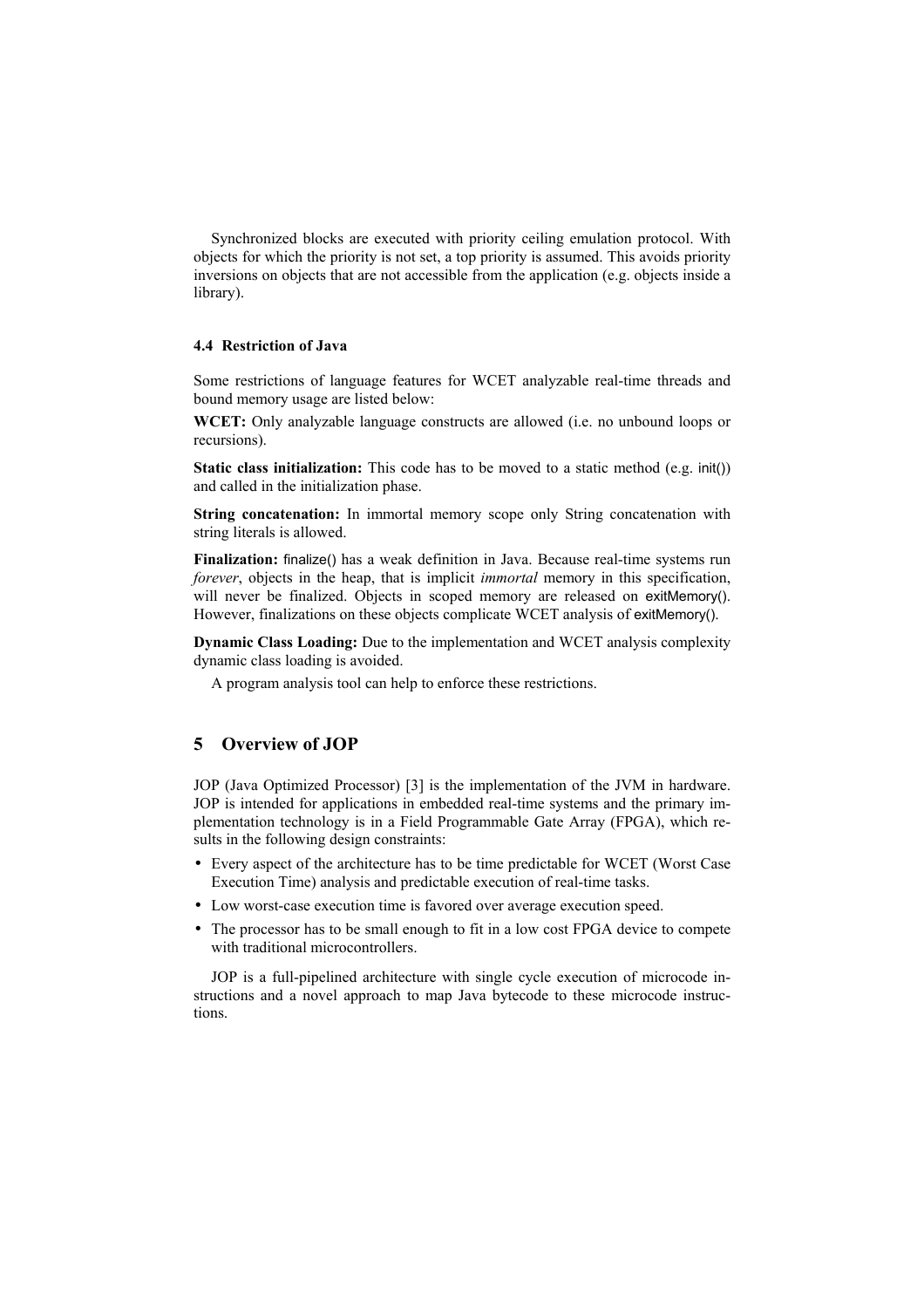### 5.1 Architecture

Fig. 3 shows the datapath of JOP. In the first pipeline stage Java bytecodes, the instructions of the JVM, are fetched. These bytecodes are translated to addresses in the microcode. Bytecode branches are also decoded and executed in this stage. A fetched bytecode results in an absolute jump in the microcode (the second stage). The second pipeline stage fetches JOP instructions from the internal microcode memory and executes microcode branches.

The third pipeline stage performs, besides the usual decode function, address generation for the stack ram. Since every instruction of a stack machine has either *pop* or *push* characteristics, it is possible to generate the address for fill or spill for the following instruction in this stage.

In the execution stage operations are performed with two discrete registers: TOS and TOS-1. Data between stack ram and TOS-1 is also moved (fill or spill) in this stage. A stack machine with two explicit registers for the two topmost stack elements and automatic fill/spill does not need an extra write back stage, or any data forwarding.

A method cache, microcode ROM and stack RAM are implemented in internal memories of the FPGA with single cycle access.



Fig. 3. Datapath of JOP

#### 5.2 Microcode

There is a great variation of Java bytecodes. Simple instructions like arithmetic and logic operations on the stack are easy to implement in hardware. However, the semantic of bytecodes like new or invoke are too complex for hardware implementation. These bytecodes have to be implemented in a subroutine. Suns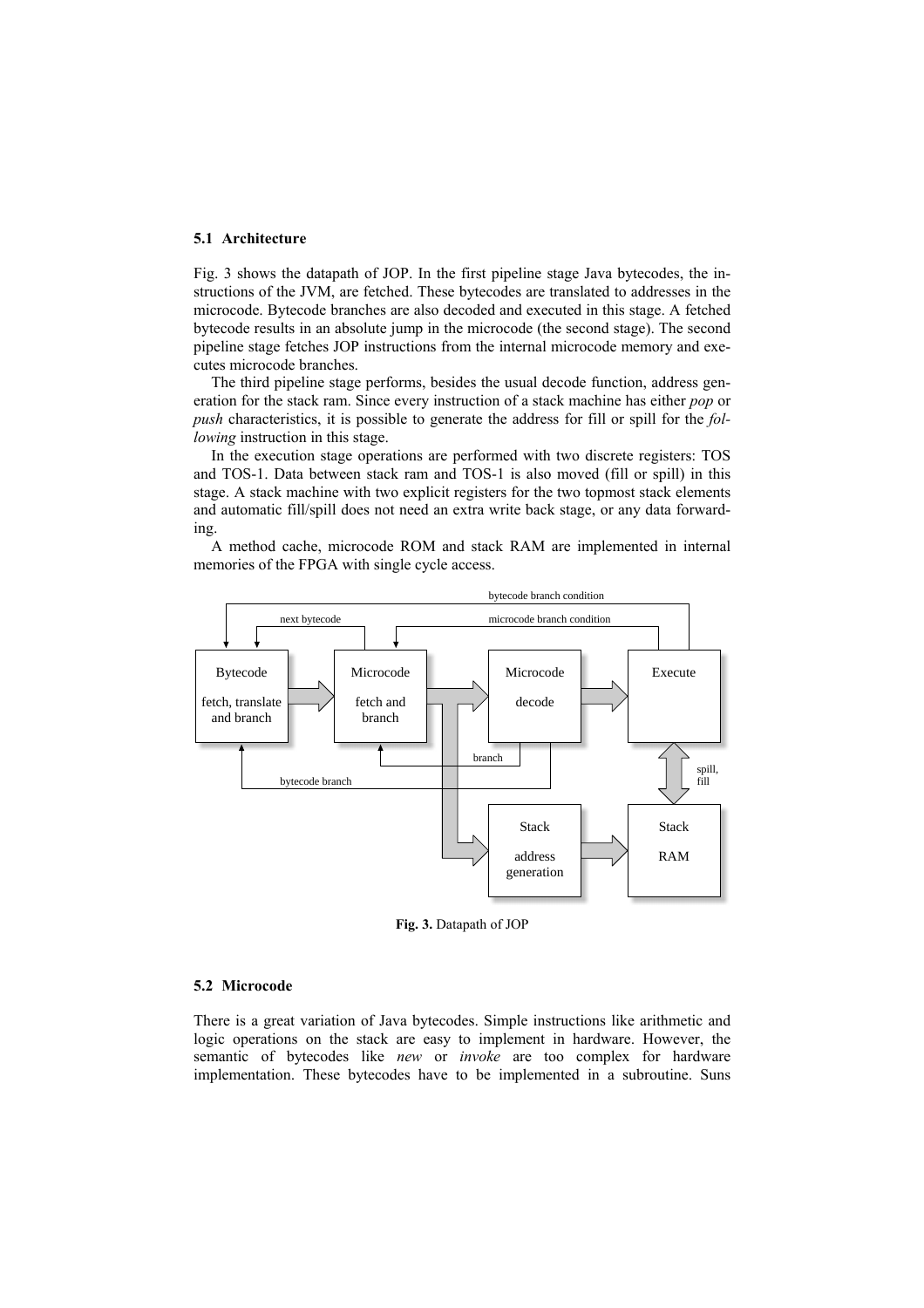These bytecodes have to be implemented in a subroutine. Suns picoJava-II [7] solves this problem by implementing only a subset of the bytecodes and generating a software trap on the more complex. This solution results in a constant execution overhead for the trap.

A different approach is used in JOP. JOP has its own instruction set (the so called microcode). Every bytecode is translated to an address in the microcode that implements the JVM. If the bytecode has a 1 to 1 mapping with a JOP instruction, it is executed in one cycle and the next bytecode is fetched and translated. For more complex bytecodes, JOP just continues to execute microcode in the following cycles. At the end of this instruction sequence the next bytecode is requested. This translation needs an extra pipeline stage but has zero overheads for complex JVM instructions.

The example in Fig. 4 shows the implementation of single cycle bytecodes and a bytecode as a sequence of JOP instructions. In this example, *ineg* takes 4 cycles to execute and after the last add the first instruction for the next bytecode is executed.

| iadd: | add nxt                           | // 1 to 1 mapping                                                         |
|-------|-----------------------------------|---------------------------------------------------------------------------|
| isub: | sub nxt                           |                                                                           |
| ineg: | 1di -1<br>xor<br>ldi 1<br>add nxt | // there is no -val<br>// function in the<br>$//$ ALU<br>// fetch next bc |

Fig. 4. Implementation of iadd, is ub and ineg

The microcode is translated with an assembler to a memory initialization file. which is downloaded during configuration. No further hardware is needed to implement loadable microcode.

JOP supports all bytecodes of the JVM specification in CLDC 1.0 [8] by Sun. A special feature of JOP allows missing bytecodes to be implemented in Java itself. All non-implemented bytecodes result in a jump to one microcode sequence. In this sequence, a static method (the method table is indexed by the bytecode value) from a system class is invoked. If, for example, hardware resources are too constraint to include a floating-point unit, these functions can be implemented in Java.

#### **Implementation Details** 6

General-purpose processors are optimized for average throughput and non real-time operating systems are responsible for fair and efficient scheduling of resources. Realtime systems need a processor with low and known WCET of instructions. Real-time operating systems have properties, such as fast interrupt time, rapid context switch, short blocking times and a scheduler that implements a simple, in most cases strict priority driven, scheduling algorithm. This section describes design decisions for JOP to support such real-time systems.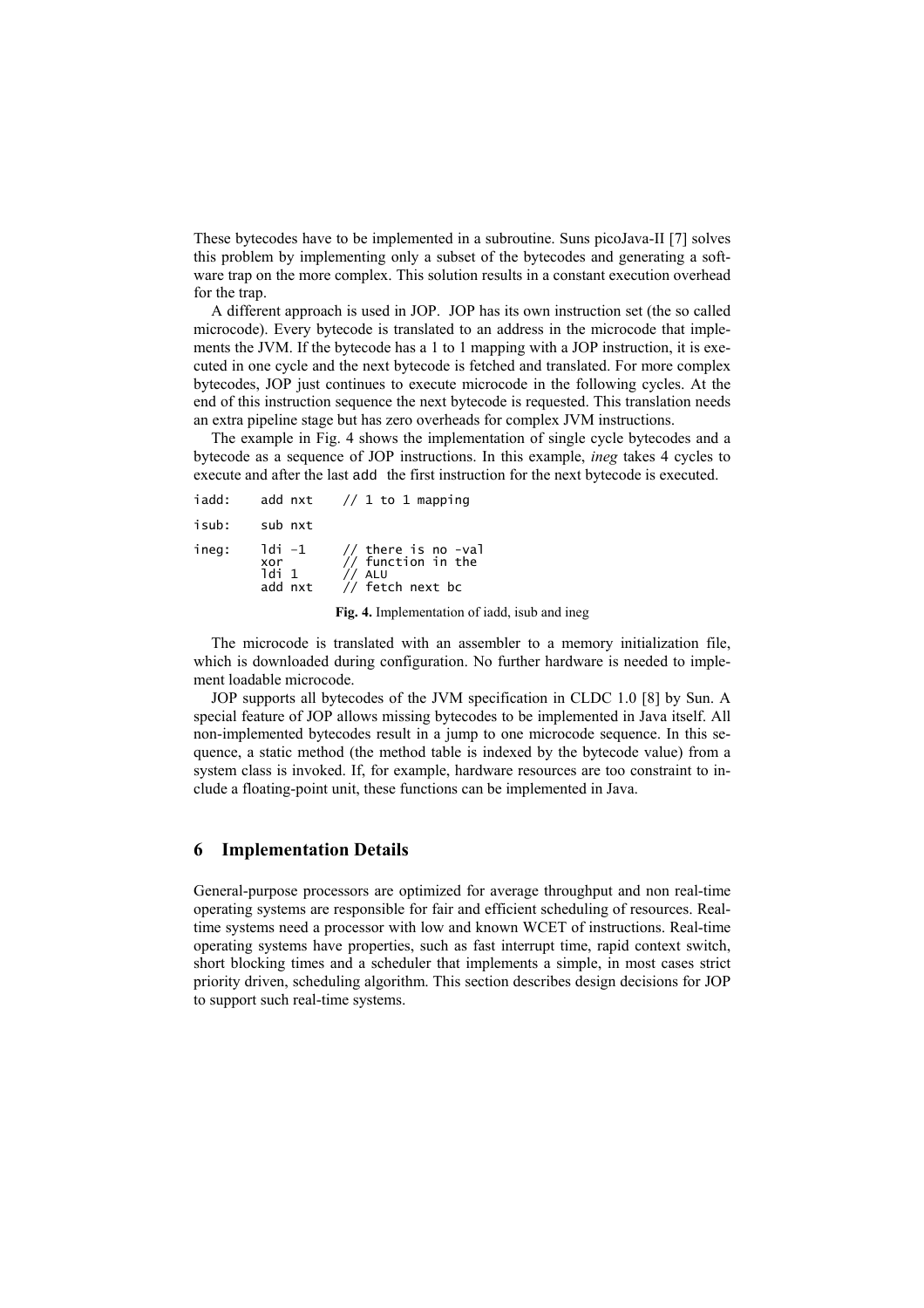### 6.1 Interrupts

Interrupts are usually associated with low-level programming of device drivers. In a typical RTOS the priorities of interrupts and their handler functions are above task priorities and yield to immediate context switch. In this form, interrupts cannot be integrated in a schedule with *normal* tasks. The execution time of the interrupt handler has to be integrated in the schedulability analysis as additional blocking time. A better solution is to handle interrupts, that represent external events, as schedulable objects with priority levels in the range of real-time tasks, as in the RTSJ suggested.

The Timer Interrupt: The timer or clock interrupt has a different semantic than other interrupts. The main purpose of the timer interrupt is representation of time and release of periodic or time triggered tasks. One common implementation is a clock tick. The interrupt occurs at a regular interval (e.g. 10 ms) and a decision has to be taken whether a task has to be released. This approach is simple to implement, but there are two major drawbacks: The resolution of timed events is bound by the resolution of the clock tick and clock ticks without a task switch are a waste of execution time

A better approach, used in JOP, is to generate timer interrupts at the release times of the tasks. Time is represented by a system counter. The timer interrupt can be programmed to occur at a specified value of this system counter. This allows generation of jitter free events. The scheduler is now responsible to reprogram the timer after each occurrence of a timer interrupt. The list of sleeping threads has to be searched to find the nearest release time in the future of a higher priority thread than the one that will be released now. This time is used for the next timer interrupt.

**External Events:** Hardware interrupts, other than the timer interrupt, are represented as asynchronous events with an associated thread. This means that the event is a *nor*mal schedulable object under the control of the scheduler. With a minimum interarrival time, enforced by hardware, these events can be incorporated in the priority assignment and schedulability analysis like periodic tasks.

Software Interrupts: The common software generated interrupts, such as illegal memory access or divide by zero, are represented by Java runtime exceptions and need no special handler. They can be detected with a try-catch block. Care has to be taken by the application to change to a safe state, as these exceptions are allocated in immortal memory and result in a memory leak.

Asynchronous notification from the program is supported like an external event as a schedulable object with an associated thread. The event is triggered through the call of fire(). The thread with the handler is placed in the runnable state and scheduled according to priority.

Hardware Failures: Serious hardware failures, such as illegal opcode or parity error from the memory systems, lead to a shutdown of the system. However, a *last try* to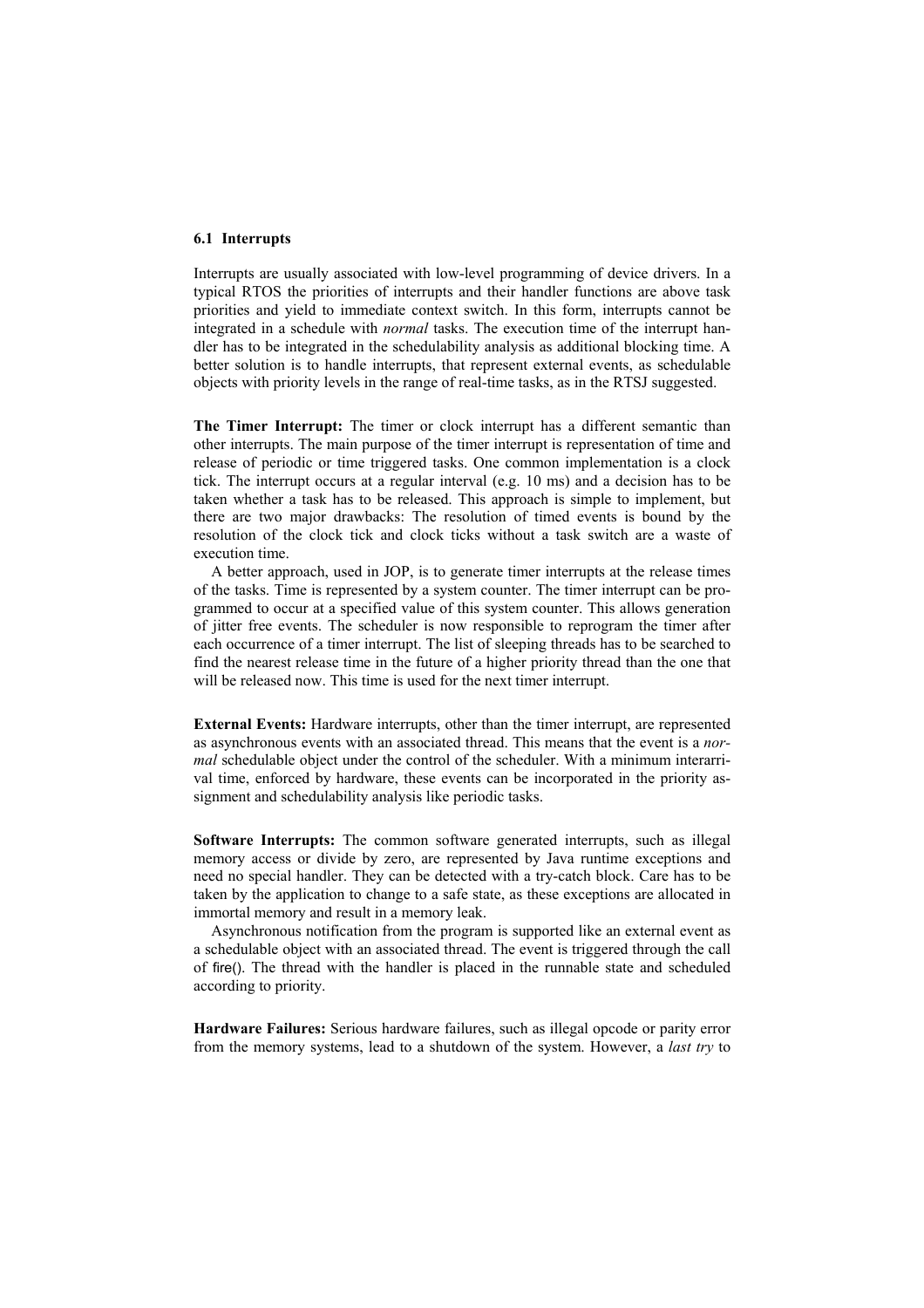call a handler that changes the state of the system to a fail-safe state and signal an upper level system, can improve the integrity of the overall system.

### 6.2 Scheduling

An important issue in real-time systems is the time for a task switch. A task switch consists of two actions:

- Scheduling: Selection of the task order and timing.
- Dispatching: Context switch between tasks.

Scheduling: Most real-time systems use a fixed-priority preemptive scheduler. Tasks with the same priority are usually scheduled in a FIFO order. Two common ways to assign priorities are rate monotonic or, in a more general form, deadline monotonic assignment. When two tasks get the same priority, we can choose one of them and assign a higher priority to that task and the task set is still schedulable. We get a strictly monotonic priority order and do not have to deal with FIFO order. This eliminates queues for each priority level and results in a single, priority ordered task list.

Strictly fixed priority schedulers suffer from a problem called *priority inversion* [12]. The problem where a low priority task blocks a high priority task on a shared resource is solved by raising the priority of the low priority task. Two standard priority inversion avoidance protocols are common:

Priority Inheritance Protocol: A lock assigns the priority of the highest-priority waiting task to the task holding the lock until that task releases the resource.

Priority Ceiling Emulation Protocol: A lock gets a priority assigned above the priority of the highest-priority task that will ever acquire the lock. Every task will be immediately assigned the priority of that lock when acquiring it.

Priority inheritance protocol is more complex to implement and the time when the priority of a task is raised is not so obvious. It is not raised because the task does anything, but because another task reaches some point in its execution path.

Using priority ceiling emulation with unique priorities, different from task priorities, the priority order is still strict monotonic. The priority ordered task list is expanded with slots for each lock. If a task acquires a lock, it is placed in the corresponding slot. With this extension to the task list, scheduling is still simple and can be efficiently implemented.

**Dispatching:** The time for a context switch depends on how *large* the state of a task is. For a stack machine it is not so obvious what belongs to the state of a task. If the stack resides in main memory, only a few registers (e.g. program counter and stack pointer) have to be saved and restored. However, the stack is a frequently accessed memory region of the JVM. The stack can be seen as data cache and should be placed *near* the execution unit. This means that the stack is part of the execution context and has to be saved and restored on a context switch.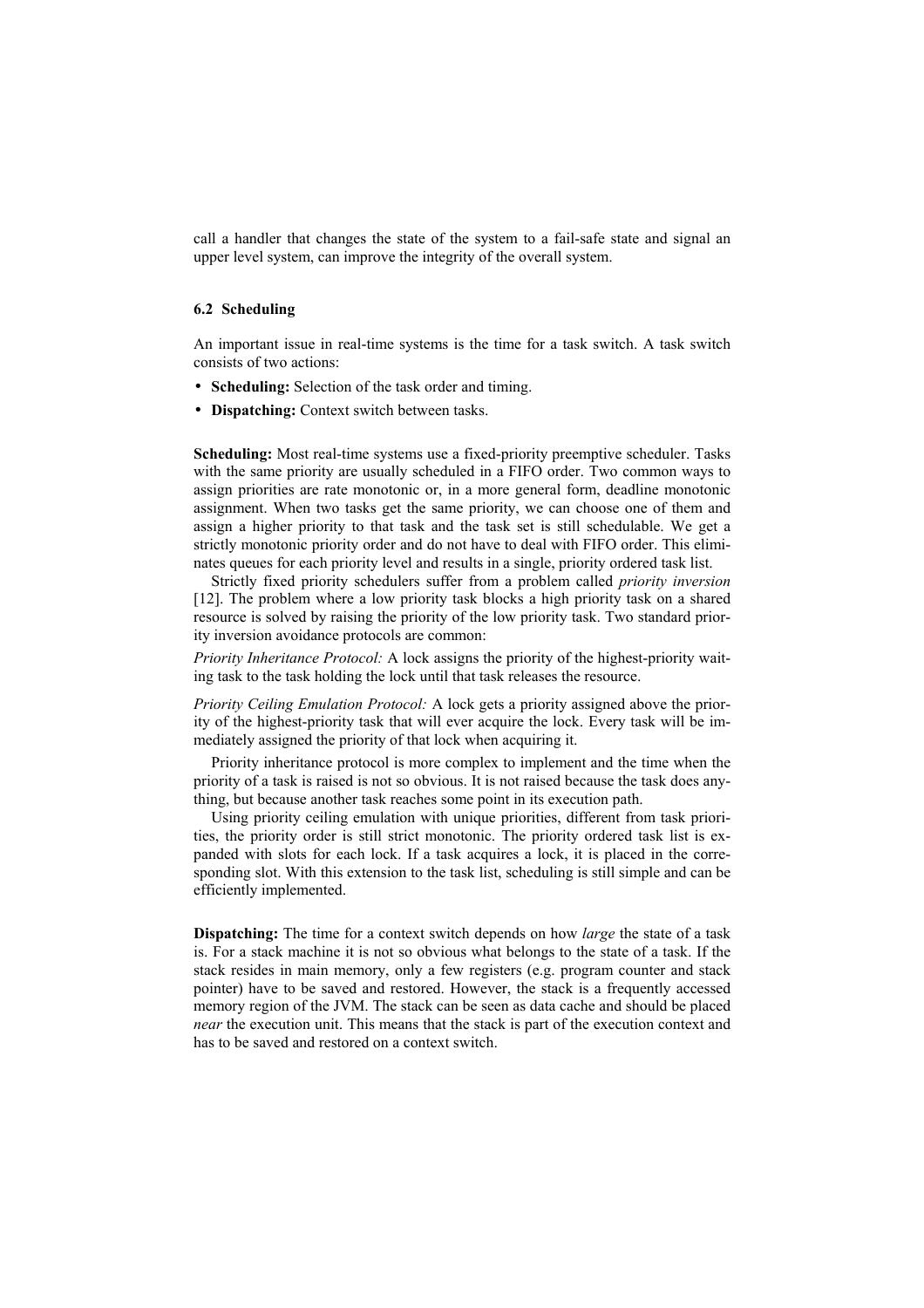In JOP the stack is placed in local memory with single cycle access time. With this configuration, the next question is how much of the stack is placed there. The complete stack of a thread can reside local or only the stack frame of the current method. If the complete stack of a thread is stored in local memory invocation of methods and returns are fast, but the context is large. For fast context switch, it would be preferable to have only a short stack in local memory. This results in fewer data to be transferred to and from main memory but more memory transfers on method call and return. The local stack can further be divided to small pieces, each holding only one stack frame of one thread. During the context switch only the stack pointer has to be saved and restored. The outcome of this is a very fast context switch but the size of the local memory limits the maximum number of threads.

Since JOP is a soft-core processor, these different solutions can be configured for different application requirements. Even a mix of these policies is possible. A simple way to allocate the stacks would be to dedicate one stack slot to each *important* thread, with one stack slot shared by the remaining threads. Only a switch to such a less important thread requires save and restore of this stack slot with main memory.

### **6.3 Architectural Design Decisions**

In hard real-time systems, meeting temporal requirements is of the same importance as functional correctness. This results in different architectural constraints than a design for a non real-time system. Upper bound of execution time is of premium importance. Good average execution time is useless for a pure hard real-time system.

Common architectural components, found in general purpose processors to enhance average performance, are usually problematic for WCET analysis. A pragmatic approach to this problem is to ignore these features for the analysis. With a processor designed for real-time applications, these useless features have to be substituted by predictable architecture enhancements.

Branch Prediction: As the pipelines of current general-purpose processors get longer to support higher clock rates the penalty of branches get too high. This is compensated by branch prediction logic with branch target buffers. However, the upper bound of branch execution time is the same as without this feature. In JOP, branch prediction is avoided. This results in pressure on the pipeline length. The core processor has a minimal pipeline length of three stages resulting in a branch delay of three cycles in microcode. The two slots in the branch delay can be filled with instructions or *nop*. With the additional bytecode fetch and translation stage, the overall pipeline is four stages and results in a four cycle execution time for a bytecode branch.

Caches and Instruction Prefetch: To reduce the growing gap between clock frequency of the processor and memory access times multi level cache architectures are commonly used. Since even a single level cache is problematic for WCET analysis, more levels in the memory architecture are almost not analyzable. The additional levels also increase the latency of memory access on a cache miss.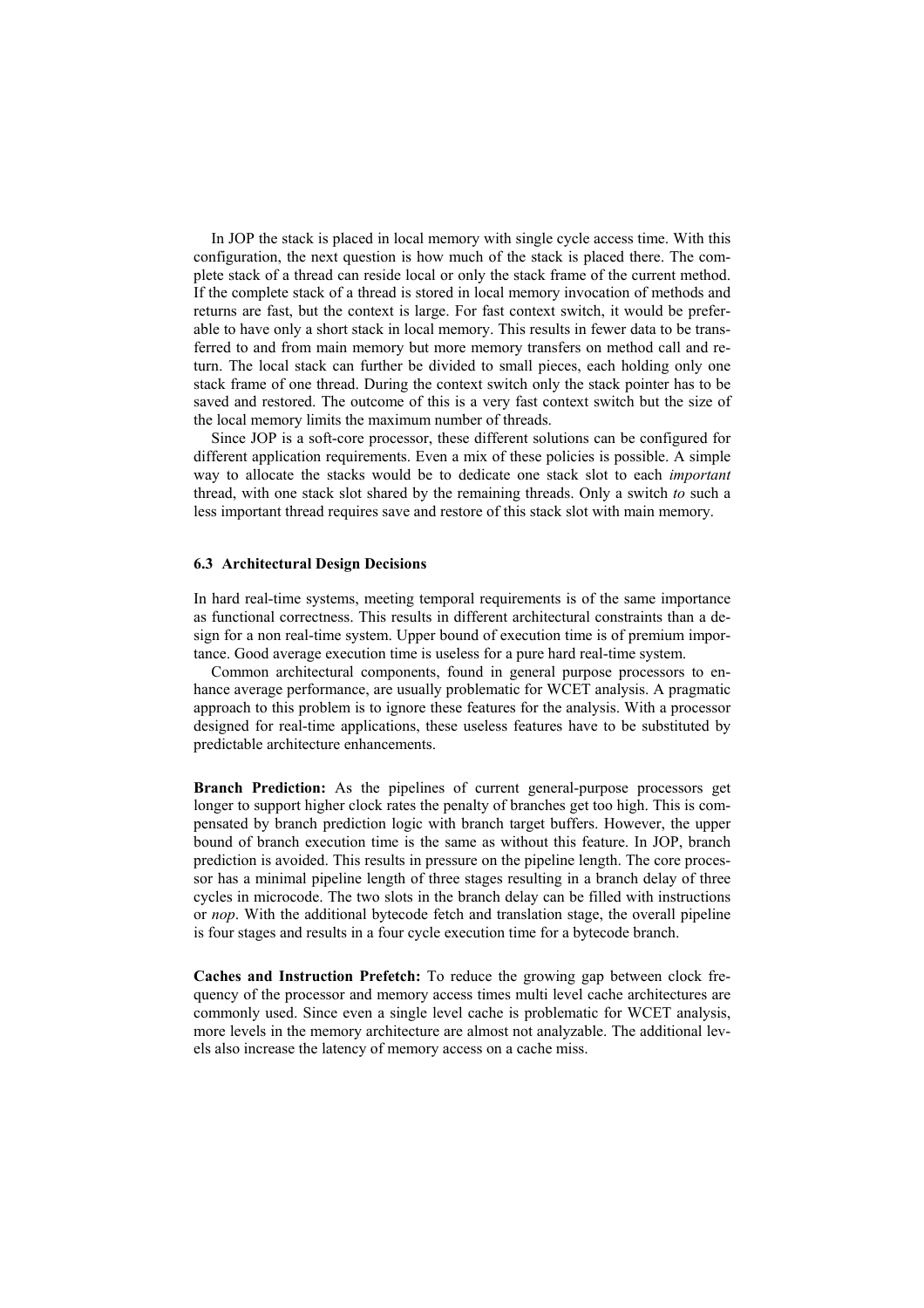In a stack machine, the stack is a frequently accessed memory area. This makes the stack an ideal candidate to be placed near the execution unit in the memory hierarchy. In JOP the stack is implemented as internal memory with the two top elements as explicit registers. This single cycle memory can be seen as a data cache. However, unlike in picoJava, this limited memory is not automatically spilled and filled to/from main memory. Automatically spill and fill introduces unpredictable access to the main memory. Data exchange between internal stack and main memory is under program control and can be done on method call/return or on a thread switch.

The next most accessed memory area is the code area. A simple prefetch queue, like in older processors, could increase instruction throughput after executing a multi cycle bytecode. For a stream of single cycle bytecodes, prefetching is useless and the frequent occurrence of branches and method invocations, about 20% [13] in typical Java programs, reduce the performance gain. The prefetch queue also results in execution time dependencies over a stream of instructions, which complicates timing analysis.

JOP has a method cache with a novel replace policy. Since typical methods in Java programs are short and there are only relative branches in a method, a complete method is loaded in the cache on invocation and on return. This cache fill strategy lumps all cache misses together and is very simple to analyze. It also simplifies the hardware of the cache since no tag memory or address translation is necessary. The romizer tool JavaCodeCompact checks the maximum allowed method size.

Memory areas for the heap and class description with the constant pool are not cached in JOP.

Superscalar Processors: A superscalar processor consists of several execution units and tries to extract instruction level parallelism (ILP) with out of order execution. Again, this is a nightmare for timing analysis. The code for a stack machine has less implicit parallelism than a register machine.

One form of enhancement, usually implemented in stack machines, is instruction folding. The instruction stream is scanned to find frequent patterns like load-loadadd-store and substitutes these four instructions with one RISC like operation. There are two problems with instruction folding in JOP: The combined instruction needs two read and one write access to the stack in a single cycle. This would result in doubling of the internal memory usage in the FPGA. It also needs, at minimum, four bytes read access to the method cache. To overcome word boundaries, prefetching has to be introduced after the method cache. This results in an additional pipeline stage, time dependency of instructions with a more complex analysis and much hardware resources for the multiplexers.

Programs for embedded and real-time systems are usually multi threaded. In future work, it will be investigated if the additional hardware resources needed for ILP can be better used with additional processor cores utilizing this implicit parallelism.

Garbage Collection: As use of the heap is avoided in hard real-time systems, no garbage collector is implemented. Without a garbage collector, the memory layout of objects can be simplified. Every reference points direct to the object. No indirection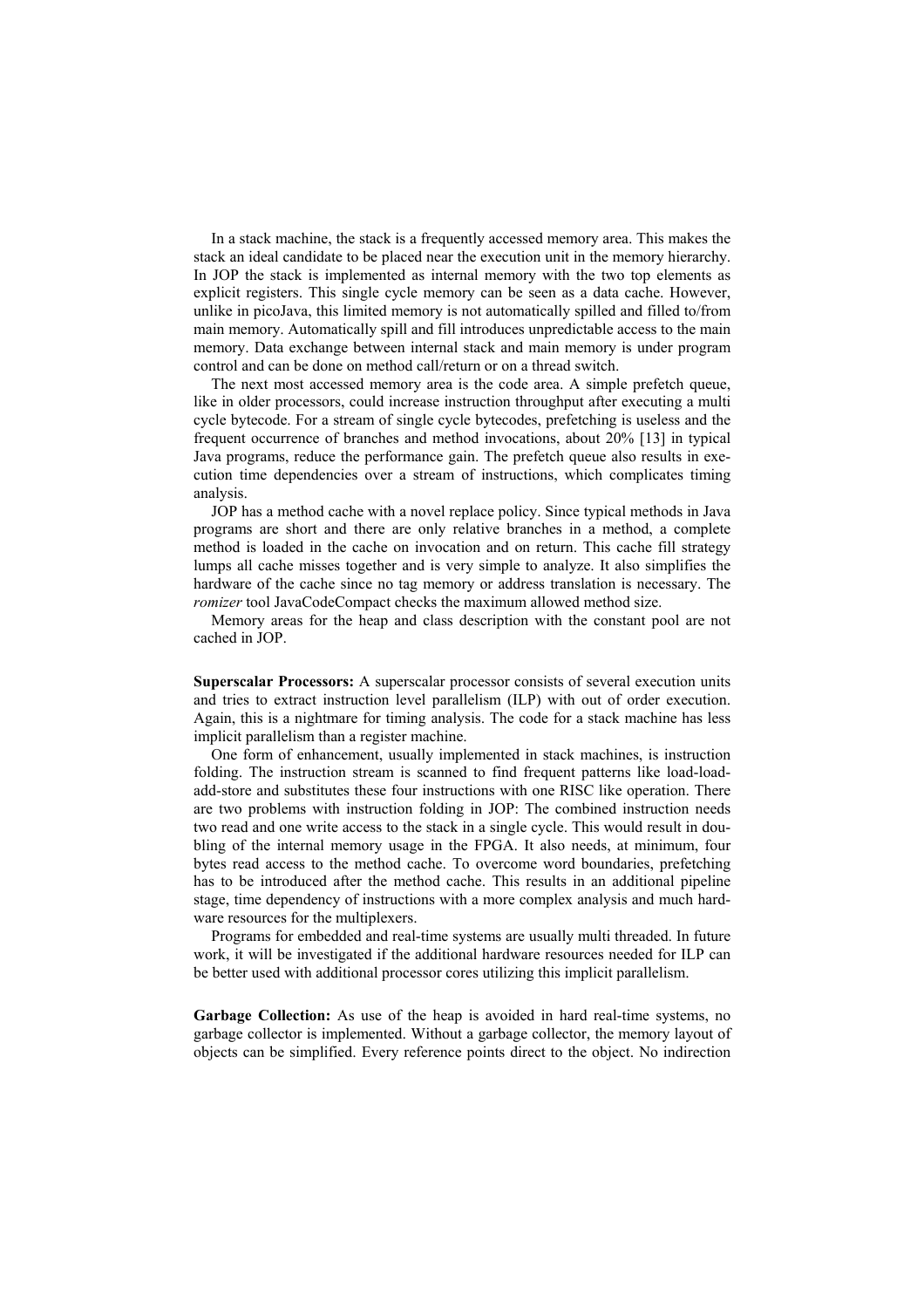through a handle, which would simplify memory compaction in the garbage collector, is needed. This reduces access time to object fields and methods.

**Time Predictable Instructions:** A good model of a processor with accurate timing information is essential for a tight WCET analysis. The architecture of JOP and the microcode are designed with this in mind. Execution time of bytecodes is known cycle accurate. It is possible to analyze WCET on a bytecode level [14] without the uncertainties of an interpreting JVM [15] or generated native code from ahead-of-time compilers for Java.

#### $\overline{7}$ **Results**

In this section, the implementation of the simple real-time profile with JOP is compared with the RI of RTSJ on top of Linux. The RI is an interpreting implementation of the JVM not optimized for performance. A commercial version of the RTSJ, JTime by TimeSys, should perform better. However, it was not possible to get a license of JTime for research purpose. JOP is implemented in a low cost FPGA (Cyclone EP1C6) from Altera clocked with 100 MHz. The test results for the RI where obtained on an Intel Pentium MMX 266 MHz, running Linux with two different kernels: a generic kernel version 2.4.20 and the real-time kernel from TimeSys [16] as recommended for the RI. For each test 500 measurements where made. Time was measured with a hardware counter in JOP and the Time Stamp Counter of the Pentium processor under Linux.

### **7.1 Periodic Threads**

Many activities in real-time systems must be performed periodically. Low release jitter is of major importance for tasks such as control loops. The test setting is similar to the periodic thread test in [17]. A single real-time thread only calls waitForNextPeriod() in a loop and records the time between following calls. A second idle thread, with lower priority, just consumes processing time. This test setting results in two context switches per period. Table 1 shows average, standard deviation and extreme values for different period times on JOP. The same values are shown in Table 2 for the RI

Usage of microsecond accurate timer interrupts, programmed by the scheduler, result in excellent performance of periodic threads in JOP. No jitter from the scheduler can be seen with a single thread at periods above 80 us.

The measurement for the RI is without the first values. The first values are a little bit misleading since the RI behaves unpredictable at *startup*. The RI performs inaccurate at periods below 20 ms. This effect has also been observed in [18]. Larger periods, that are multiples of 10 ms, have very low jitter. However, using a period such as 35 ms shows a standard deviation of five ms. A detailed look in the collected samples shows only values of 30 and 40 ms. This implies a timer tick of 10 ms in the underly-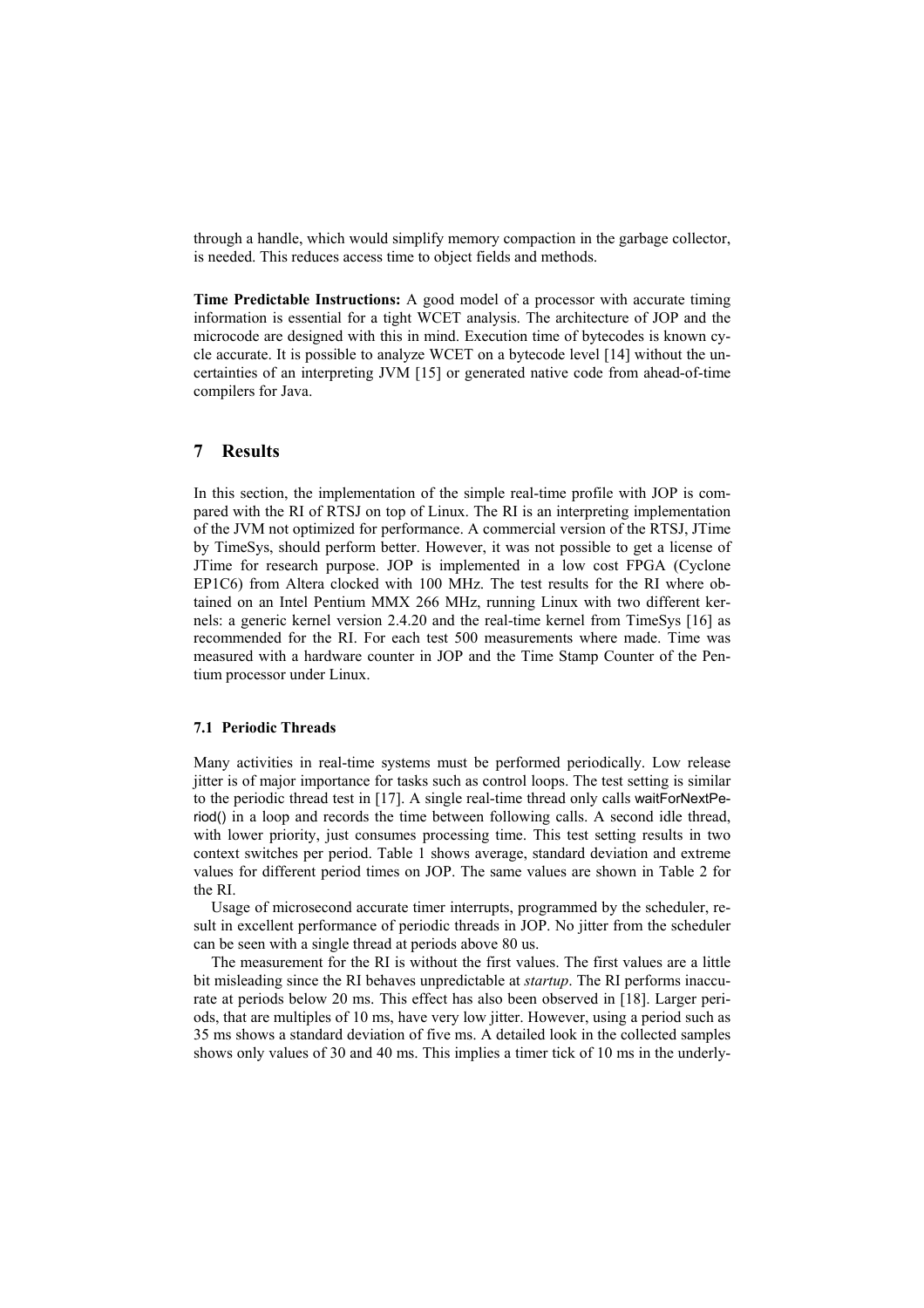ing operating system. There is no real difference when running this test on the generic Linux kernel and on the TimeSys kernel. Table 2 represents the measurements on the generic kernel. This comparison shows the advantage of an adjustable timer interrupt over a fixed timer tick.

|            | Avg.             | Std. Dev. Min.  |                 | Max.            |
|------------|------------------|-----------------|-----------------|-----------------|
| $T=80$ us  | 80 <sub>us</sub> | 28 us           | 52 us           | $115$ us        |
| $T=100$ us | $100$ us         | 0 <sub>us</sub> | $100$ us        | $100$ us        |
| $T=500$ us | $500$ us         | 0 us            | 500 us          | $500$ us        |
| $T=1$ ms   | $1 \text{ ms}$   | 0 <sub>ms</sub> | $1 \text{ ms}$  | $1 \text{ ms}$  |
| $T=5$ ms   | $5 \text{ ms}$   | $0 \text{ ms}$  | $5 \text{ ms}$  | $5 \text{ ms}$  |
| $T=10$ ms  | 10 ms            | $0 \text{ ms}$  | $10 \text{ ms}$ | $10 \text{ ms}$ |

Table 1. Jitter of Periodic Threads with JOP

|              | Avg.     | <i>Std. Dev. Min.</i>                                   | Max.     |
|--------------|----------|---------------------------------------------------------|----------|
| $T = 500$ us | $315$ us | 93 us 18 us                                             | 569 us   |
| $T=1$ ms     |          | $1.00 \text{ ms}$ 0.01 ms 0.946 ms 1.055 ms             |          |
| $T=5$ ms     |          | 4.00 ms 7.92 ms 0.017 ms 19.90 ms                       |          |
| $T=10$ ms    |          | $6.64 \text{ ms}$ 9.34 ms 0.019 ms 19.94 ms             |          |
| $T=20$ ms    |          | 20.0 ms 0.015 ms 19.87 ms 20.14 ms                      |          |
| $T=30$ ms    |          | $30.0 \text{ ms}$ $0.031 \text{ ms}$ $29.69 \text{ ms}$ | 30.31 ms |
| $T=35$ ms    |          | 35.0 ms 5.001 ms 29.75 ms 40.25 ms                      |          |
| $T=50$ ms    |          | 50.0 ms 0.018 ms 49.95 ms 50.06 ms                      |          |
| $T=100$ ms   |          | $100 \text{ ms}$ 0.002 ms 99.94 ms 100.1 ms             |          |

# 7.2 Context Switch

The test setting consists of two threads. A low priority thread continuously stores the current time in a shared variable. A high priority, periodic thread measures the time difference between this value and the time immediately after waitForNextPeriod(). Table 3 reports the time for the context switch in processor clock cycles.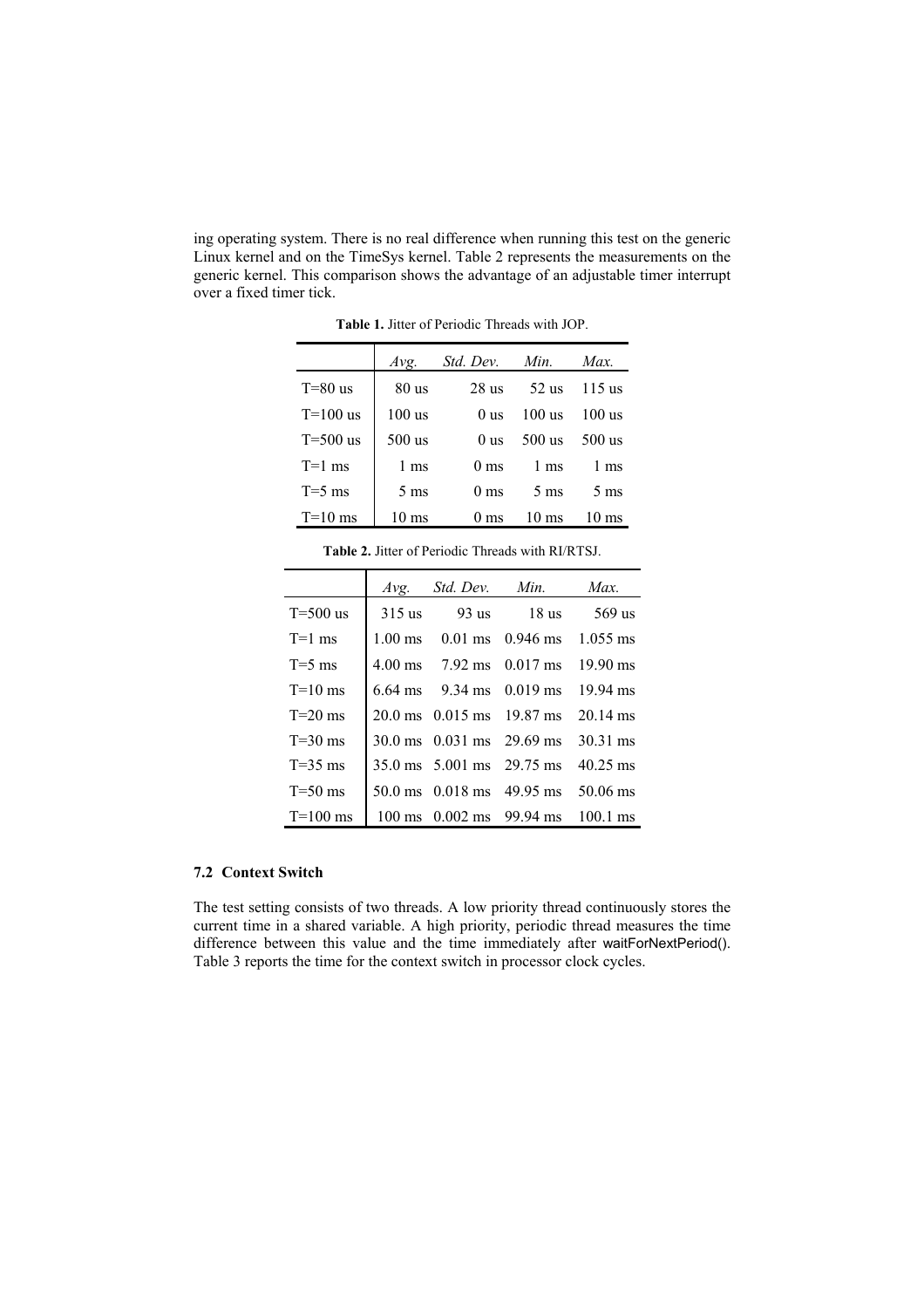Table 3. Time for a Thread Switch in Clock Cycles.

|                    |       | Avg. Std. Dev. Min. Max. |                  |                 |
|--------------------|-------|--------------------------|------------------|-----------------|
| <b>JOP</b>         | 4088  | 10.29                    | 4083             | 4116            |
| RI Linux           | 4253  |                          |                  | 1239 3232 19628 |
| <b>RI TS Linux</b> | 12923 |                          | 1145 11529 21090 |                 |

This test did not produce the expected behavior on the RI on the generic Linux kernel. The high priority thread was not scheduled, when the low priority thread runs in this tight loop. After inserting a Thread yield() and an operating system call, such as System.out.print(), in this loop, the test performed as expected. This indicates a major problem in the RI or the scheduler in the operating system. This problem disappeared with the RI on the TimeSys Linux kernel. However, the context switch time is three times longer than on the standard kernel.

# 7.3 Asynchronous Event Handler

In this test setting, a high priority event handler is triggered by a low priority periodic thread. As AsynchEventHandler performs poor [18], a BoundAsynchEventHandler is used for the RI test program. Time is measured between the invocation of fire() and the first statement of the event handler. Table 4 shows the elapsed time in clock cycles for JOP and the RTSJ RI.

|                   | $Av\mathfrak{e}$ . | Std. Dev. | Min. | Max.         |
|-------------------|--------------------|-----------|------|--------------|
| JOP.              | 4283               | 3 O       | 4283 | 4350         |
| RI Linux          | 53685              | 7014      |      | 47400 87196  |
| <b>RITS</b> Linux | 69273              | 7832      |      | 63060 101292 |

Table 4. Dispatch Latency of Event Handlers.

The time to dispatch an asynchronous event is similar to the context switch time in JOP. The maximum value occurred only on the first event, all following events where dispatched with the minimum time.

In the RI the dispatch time is about 12 times larger than a context switch with a significant variation in time. This indicates that the implementation of fire() and the communication of the event to the underlying operating system is not optimal. The time factor between a context switch and event handling on the TimeSys kernel is lower than on the standard kernel, but still significant.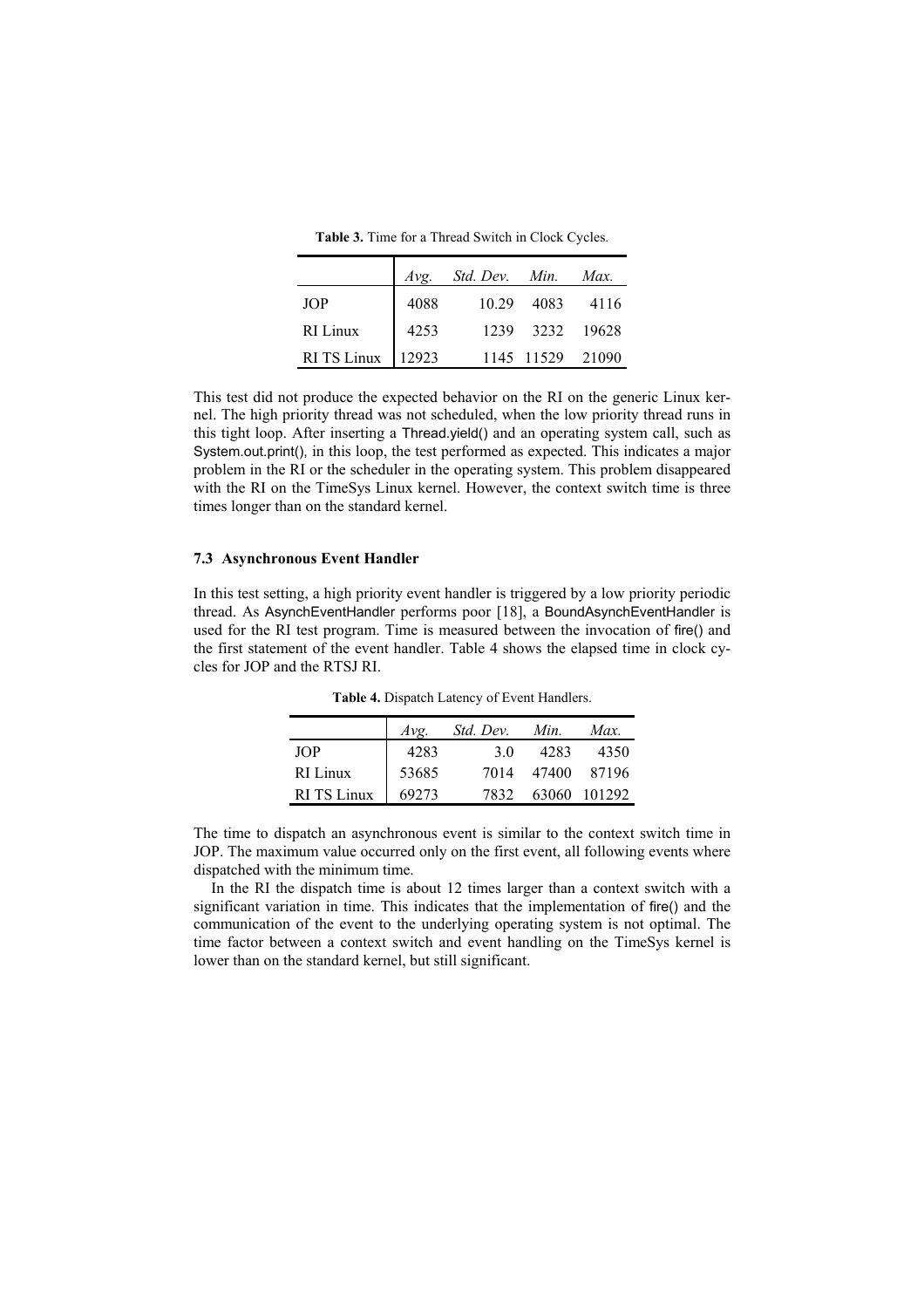#### 8 Conclusion

Java possesses language features as safety and object orientation that can greatly improve development of embedded systems. However, most embedded systems impose timing constraints that are contradictory to the unpredictable performance of standard Java. The RTSJ is a specification that addresses this problem. However, the RTSJ is a specification to large and complex to be implemented in small embedded systems. A simpler profile for real-time Java is presented in this paper. This profile is implemented on top of a hardware JVM, i.e. a Java processor, specially designed for realtime systems. Although this profile restricts the Java programming model it has been used with success to implement several commercial real-time applications. Tight integration of the real-time scheduler with the supporting processor result in an efficient platform for Java in embedded real-time systems. Performance comparison between this implementation and the RTSJ on top of Linux show that a dedicated Java processor without an underlying operating system is better predictable than trying to adopt a general purpose OS for real-time systems. Time will show, if an implementation of the RTSJ on a *real* RTOS will outperform the presented solution.

# **References**

- [1] K. Nilsen. Issues in the Design and Implementation of Real-Time Java, July 1996. Published June 1996 in Java Developers Journal, republished in Q1 1998 Real-Time Magazine
- [2] Bollela, Gosling, Brosgol, Dibble, Furr, Hardin and Trunbull. The Real-Time Specification for Java, Addison Wesley, 1st edition, 2000.
- [3] M. Schoeberl. JOP: a Java Optimized Processor. In Workshop on Java Technologies for Realtime and Embedded Systems (JTRES 2003), Catania, Sicily, Italy, November 2003.
- [4] J. Gosling, B. Joy, G. Steele and G. Bracha. The Java Language Specification. Addison Wesley, 2nd edition, 1997.
- T. Lindholm and F. Yellin. The Java Virtual Machine Specification. Addison Wesley,  $\lceil 5 \rceil$ 2nd edition, 2000.
- [6] A. Krall and R. Graft. CACAO A 64 bit JavaVM just-in-time compiler. In G. C. Fox and W. Li, editors, PPoPP'97 Workshop on Java for Science and Engineering Computation, Las Vegas, June 1997.
- Sun Microsystems. picoJava-II Programmer's Reference Manual. Sun Microsystems,  $\sqrt{71}$ **March 1999.**
- Sun Microsystems. Java 2 Platform, Micro Edition (J2ME), available at: [8] http://java.sun.com/j2me/docs/
- [9] TimeSvs. Real-Time Specification for Java Reference Implementation. http://www.timesys.com/
- [10] P. Puschner and A. J. Wellings. A Profile for High Integrity Real-Time Java Programs. In Proceedings of the 4th IEEE International Symposium on Object-oriented Real-time distributed Computing (ISORC), 2001.
- [11] J. Kwon, A. Wellings and S. King. Ravenscar-Java: a high integrity profile for real-time Java, In Proc. of the 2002 joint ACM-ISCOPE conference on Java Grande, pp. 131-140, Seattle, Washington, USA, 2002